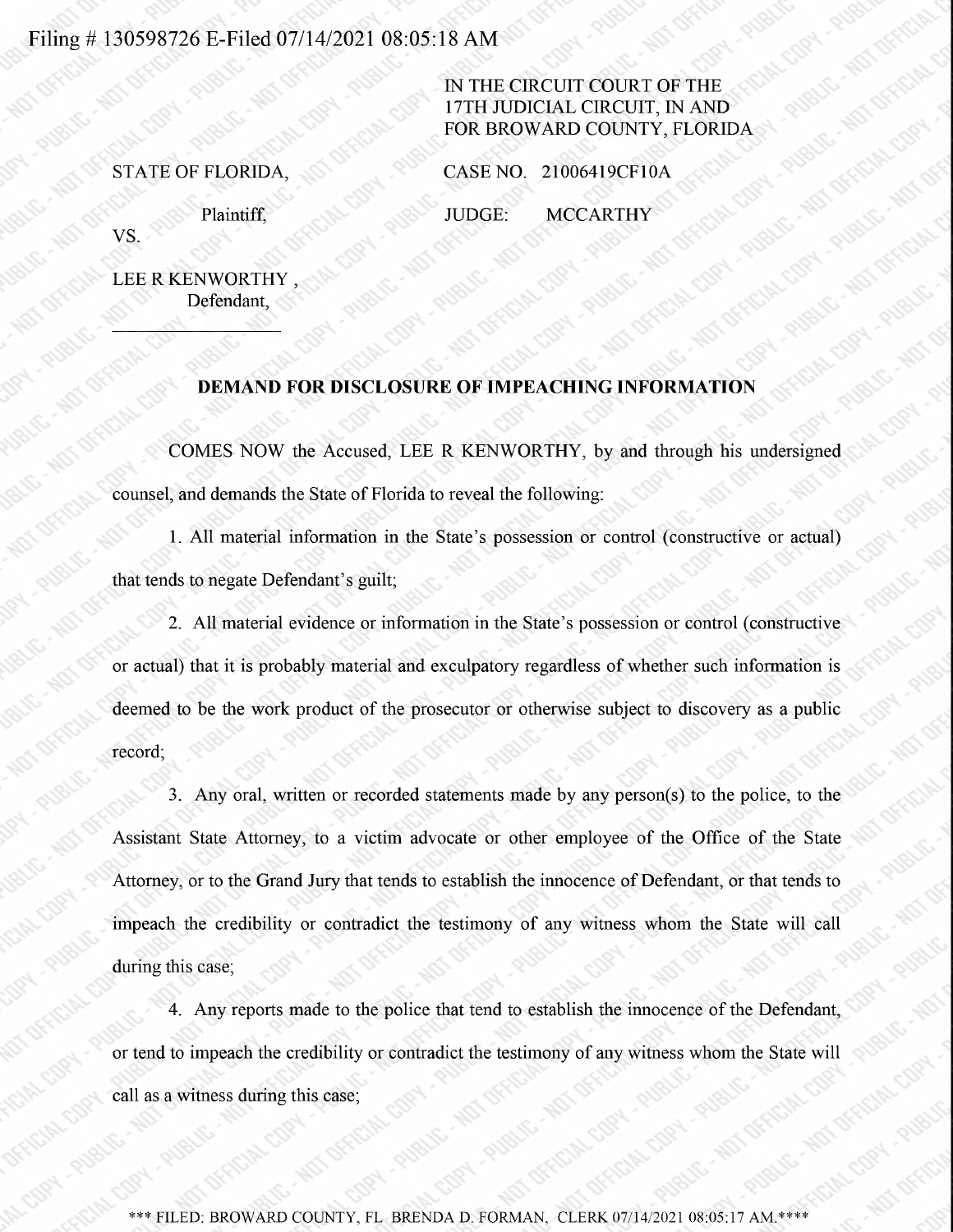5. The names and addresses of witnesses who might establish the innocence of the Defendant, or impeach the credibility or contradict the testimony of any witness whom the State calls as a witness during this case;

6. Any information or material that tends to establish the innocence of the Defendant, or impeach the credibility or contradict the testimony of any witness whom the State calls as <sup>a</sup> witness in this case;

7. Any scientific or medical report that tends to establish the innocence of the Defendant, or to impeach the credibility or contradict the testimony of any witnesswhom the State calls as <sup>a</sup> witness during this case;

8. The substance of any and all statements, agreements, offers or discussions had with any of the State's witnesses or a suggestion of lenience, compensation, assurance not to prosecute, assurance to proceed only on certain causes, or any other offer to benefit accruing to said individual whatsoever in exchange for their cooperation, assistance of testimony in the trial herein;

9. Any and all consideration or promises of consideration given to or made on behalf of government witnesses. By "consideration," Defendant refers to absolutely anything of value or use including but not limited to immunity grants, witness fees, special witness fees, transportation assistance, assistance or favorable treatment with respect to any criminal, civil, tax court, or administrative dispute, and anything else which could arguably create an interest or bias in the witness if favor of the State or against the defense or act as an inducement to testify or to color testimony;

10. Any and all prosecutions, investigations or possible prosecutions pending or which could be brought against the witness and any probationary, parole or deferred prosecution status of the witness;